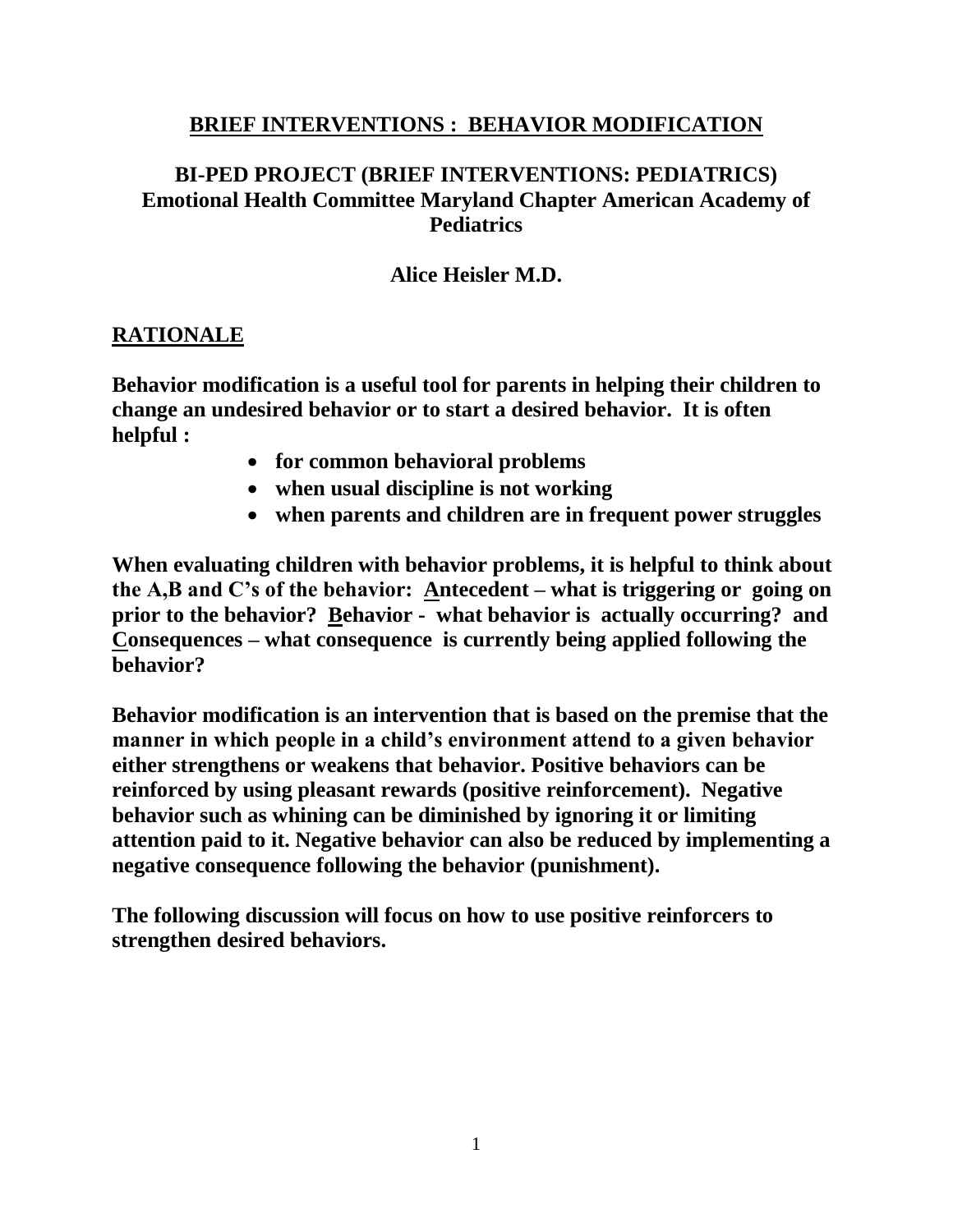### **DESIGNING AND INITIATING THE PLAN**

- **Step 1 – Define the** *target behavior***- does the parent wish to** *stop* **an undesirable behavior or** *start* **a desirable behavior? Ask parents the**  *specific behavior* **they would most like to see changed. Examples of behaviors they might want stopped are fighting, talking back, or getting out of bed at bedtime. Help parents to identify the behavior that they want in place of the undesired one(s). These** *desired* **behaviors should be stated** *clearly* **and** *positively* **(e.g. "getting along with others" instead of fighting, "speaking politely" instead of talking back, "staying in bed"). On the other hand, parents may wish to see a new behavior started such as making the bed, sitting down to homework or putting toys away.**
- **Step 2 – Ask parents** *how frequently* **the undesirable behavior occurs or how frequently they wish a new desired behavior to occur. For example, fighting with a sibling may be occurring 3-4 times per day. The behavior plan would aim in turn to strive for cooperative behavior with a sibling 3-4 times per day. A new starting behavior such as making the bed needs to occur only once daily. The goal is to decrease the frequency of the problem behavior and eventually eliminate it altogether or increase the frequency of a new starting behavior.**
- **Step 3 – Help parents to decide on the method of** *charting or tracking* **the desired behavior. Sticker charts for younger children and point lists or calendars for older children are appropriate.**
- **Step 4 – Help parents to decide** *how often they will observe for the desired behavior***. The** *intervals for observing and recording* **the behavior are related to the frequency that the behavior is occurring. For example, when using a chart for going to bed at night, the behavior would be observed and recorded only at night. On a chart for following parents' daily directives or cooperating with a sibling, the desired behavior would be observed throughout the day.**
- **Step 5 – Decide what** *type of reinforcers* **will be implemented for the desired behavior.** *Praise* **should always be given. Stickers, points, checks, etc. are good immediate reinforcers:**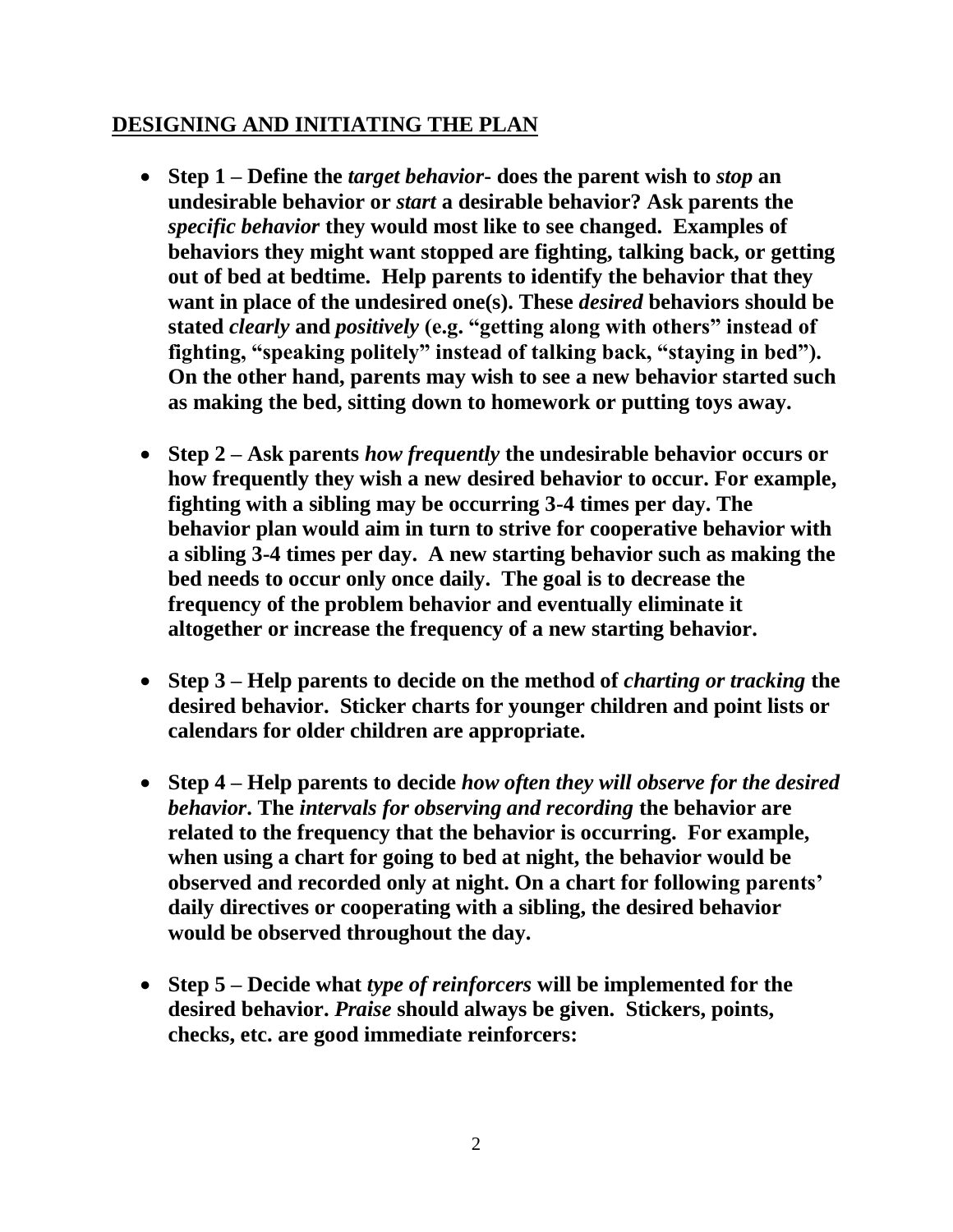**These immediate reinforcers can in turn add up to a** *secondary reinforcer* **(tangible reward) at the end of the day or week in order to provide additional motivation. The tangible reward should be something the child would want but doesn't usually get, and something that doesn't cost a lot of money or time. Dollar toys, extra play time, a treat or playing a game with a parent are examples for younger children.** 

**Extra privileges or extra allowance can be used for older children.**

- **Secondary tangible reinforcers are not always necessary. Sometimes the charting and praise/stickers/checks are sufficient to get the child back on track, especially with younger children.**
- **Children can be allowed to come up with ideas for tangible rewards but parents should have the final say.**
- **Step 6 –Help parents to decide** *how often the child will receive stickers or points and how many stickers/ points are required to receive a tangible reward.* **This is called the** *interva***l** *for reinforcement***. The interval for reinforcing younger children should be shorter than for older children because of the difference in ability to hold goals in memory. For example, a young child can receive a small tangible reward every day for meeting the goal of getting dressed on time. An older child might receive a reward at the end of the week for doing chores. Reinforcers should be made relatively easy to earn at the beginning of the plan so that the child "buys in" and experiences success. As the behavior improves, the child should have to earn more stickers or points to receive the tangible reward.**

**The clinician and parent should** *present the plan* **to the child, clearly and with enthusiasm. Sometimes the child can help devise the plan, but the major decisions are made by the parents with the guidance of the clinician. Both the child and the parents need to be motivated to make change in order for the plan to work.**

**The child gradually learns to change unwanted behavior or adopt a desired behavior that is new for them. It is frequently necessary to** *fine tune* **the plan. The interval of reinforcing/rewarding may need adjustment. For example, if the child is unable to successfully earn 5 stickers, the plan may need to be modified so that earning 3 stickers leads to a tangible reward. Sometimes the reinforcer needs to be**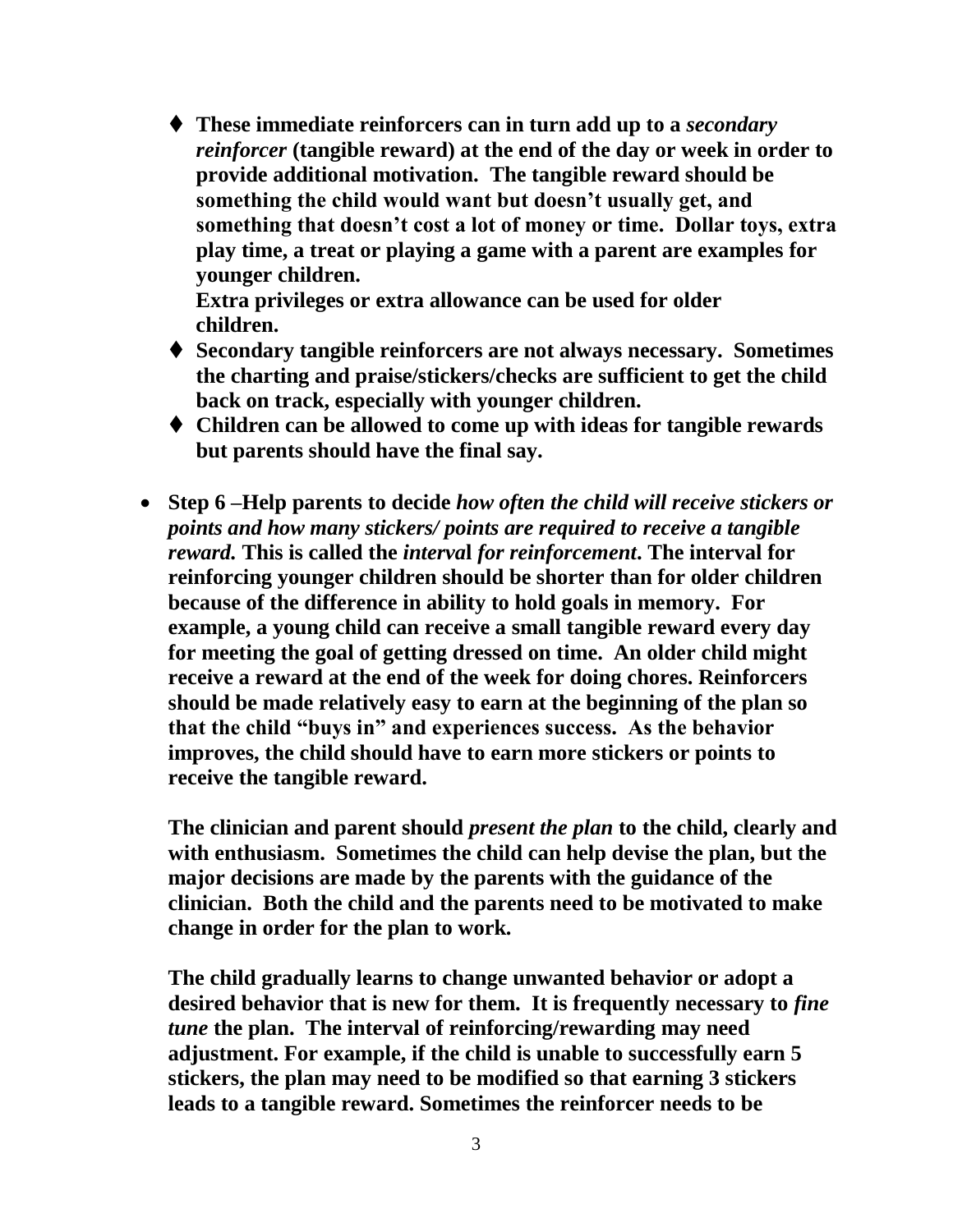**changed to keep the child motivated. When the behavior improves and the appropriate behavior becomes "habit", the plan can be phased out. Improvement is typically seen within 2-3 weeks and often the plan can be phased out in 5-6 weeks.**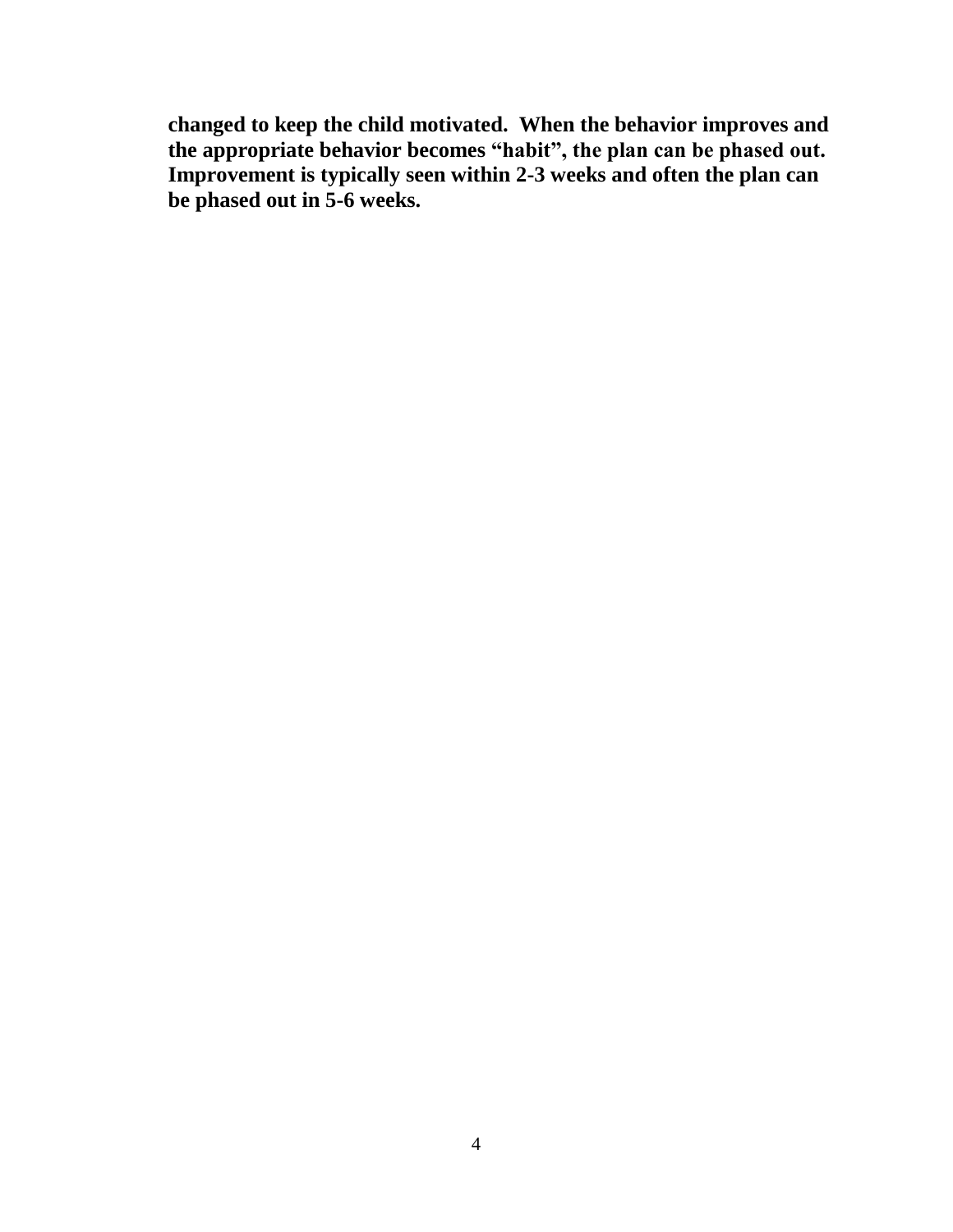## **EXAMPLES**

**Example 1 – Behavior: 4 y/o fighting with peers at preschool and with 2 y/o sibling at home**

- **Step 1: Target behavior is to play cooperatively with peers and sibling (keeping hand and feet to self)**
- **Step 2: Frequency of behavior – 2-3 times a day**
- ◆ Step 3: Charting will use a sticker chart
- ◆ Step 4: Interval for observing and recording **AM at school (9-12) PM at school (12-3) PM at home (3 on)**
- **Step 5 and 6: Reinforcers and interval for reinforcement: the immediate reinforcer is one sticker for each interval free of fighting; if the child receives 2 out of 3 possible stickers per day, the child receives a tangible reward of an edible treat at the end of the day.**

| T AITITILLA | 9 SUUNU UHALU           |              |             |             |                         |              |              |
|-------------|-------------------------|--------------|-------------|-------------|-------------------------|--------------|--------------|
| <b>Keep</b> | Mon.                    | Tues.        | Wed.        | Thurs.      | Fri.                    | Sat.         | Sun.         |
| hands/feet  |                         |              |             |             |                         |              |              |
| to myself   |                         |              |             |             |                         |              |              |
| $9 - 12$    | $\overline{\mathbf{X}}$ | $\mathbf X$  |             | $\mathbf X$ | $\overline{\mathbf{X}}$ | $\mathbf X$  | $\mathbf X$  |
| AM          |                         |              |             |             |                         |              |              |
| $12 - 3$ PM |                         | $\mathbf X$  | $\mathbf X$ |             |                         | $\mathbf X$  |              |
| 3 PM -      | $\mathbf X$             | $\mathbf X$  |             |             | $\mathbf X$             |              | $\mathbf X$  |
| bedtime     |                         |              |             |             |                         |              |              |
|             | <b>Treat</b>            | <b>Treat</b> |             |             | <b>Treat</b>            | <b>Treat</b> | <b>Treat</b> |

**Tommy's sticker chart**

**Treat**

**(Tommy gets a treat for earning 2 out of 3 stickers each day)**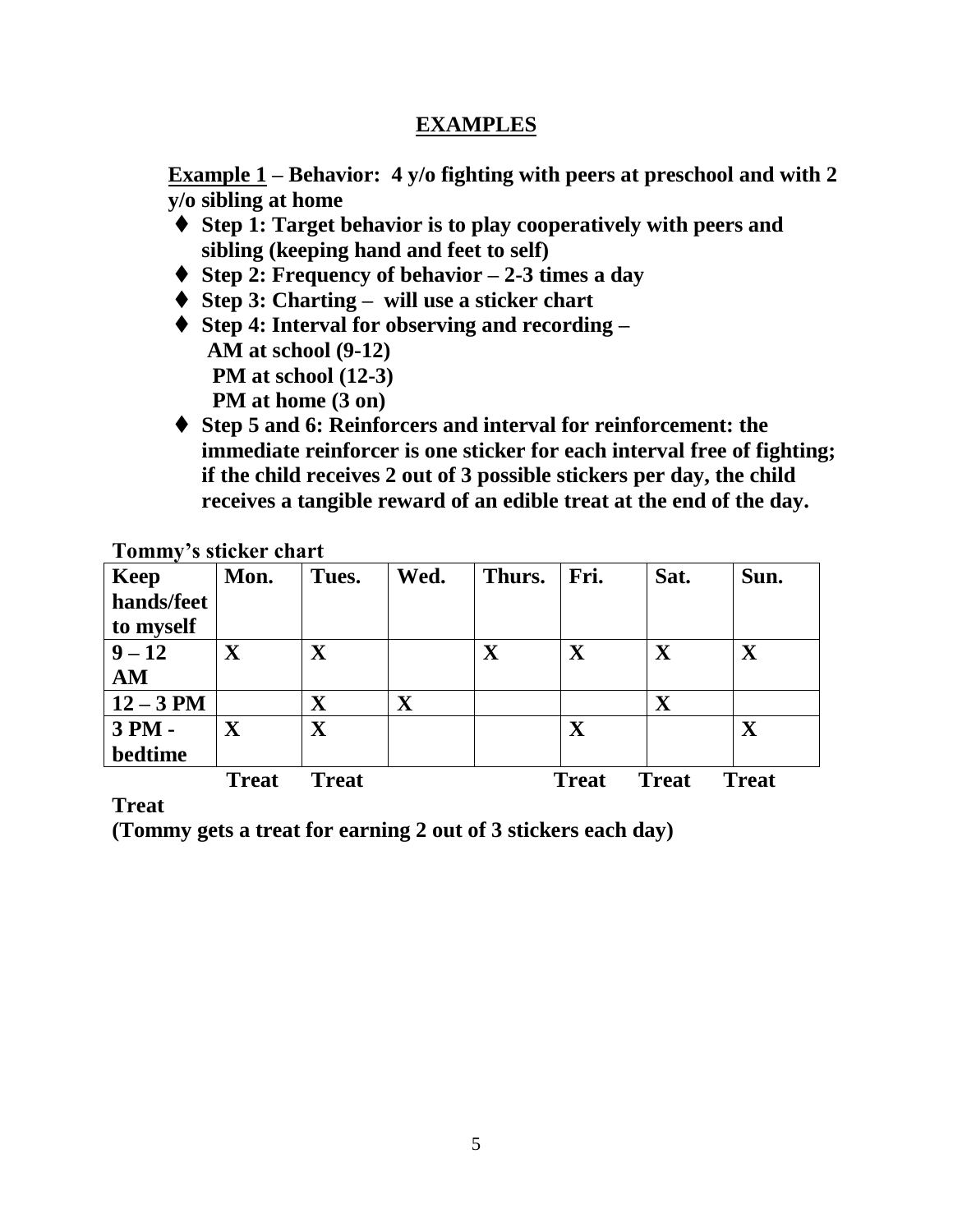**Example 2 – Behavior: 9 y/o to start making bed and eating a good dinner every day**

- **Step 1: Target behaviors are making the bed and eating a good dinner daily**
- **Step 2: Frequency of behavior – she currently performs both behaviors 4 out of 7 days; desired frequency is daily**
- ◆ Step 3: Charting –will use a sticker chart
- **Interval for observing and recording – once daily**
- **Step 5 and 6: Reinforcers and interval for reinforcement: she gets one sticker for performing each of the behaviors targeted (can earn 2 stickers per day).**

**If she earns 8 stickers during the week, she receives a tangible reward of going out for dessert on Friday. The reward should be made easy at first and harder as she succeeds. (e.g. eventually she must earn 10 stickers for dessert on Friday, then 12 stickers for dessert, etc.)** 

| Susie's       | Mon.                    | Tues.                   | Wed.        | Thurs.                  | Fri.        | Sat.        | Sun.                    |
|---------------|-------------------------|-------------------------|-------------|-------------------------|-------------|-------------|-------------------------|
| Good          |                         |                         |             |                         |             |             |                         |
| <b>Habits</b> |                         |                         |             |                         |             |             |                         |
| <b>Make</b>   | $\overline{\textbf{X}}$ | $\overline{\mathbf{X}}$ | X           | $\overline{\textbf{X}}$ |             | $\mathbf X$ | $\overline{\mathbf{X}}$ |
| my bed        |                         |                         |             |                         |             |             |                         |
| Eat a         |                         |                         | $\mathbf X$ |                         | $\mathbf X$ | $\mathbf X$ | $\mathbf X$             |
| good          |                         |                         |             |                         |             |             |                         |
| dinner        |                         |                         |             |                         |             |             |                         |

**(Susie needs eight stickers for dessert on Friday but eventually will need more stickers to earn dessert.)**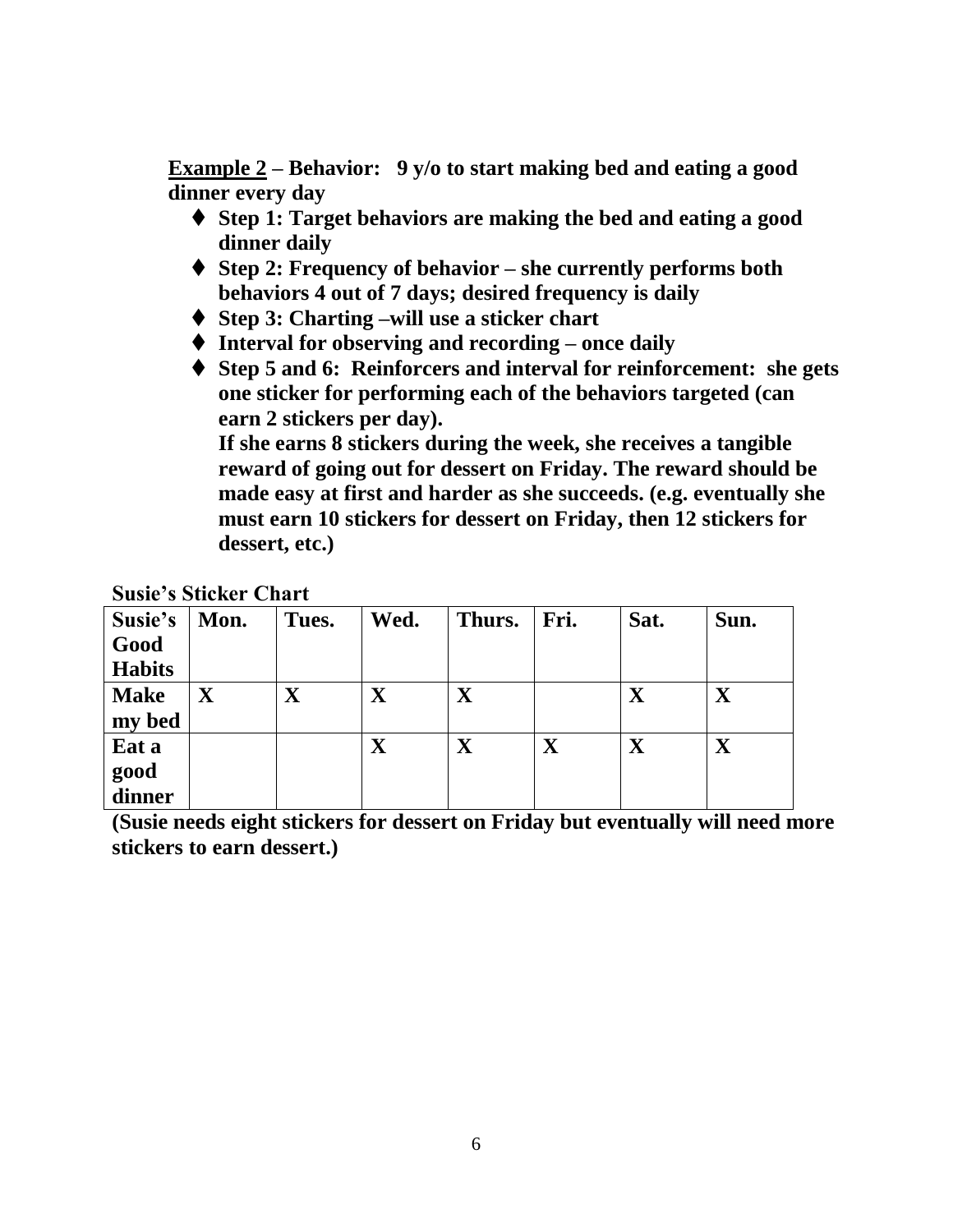## **Example 3**

**– Behavior: 6 y/o – crying and resistance to going to school\*\***

- **Step 1: Target behaviors include going to school cooperatively by getting on the bus, going to the school entrance and going into the classroom**
- **Step 2: Frequency of behavior – every school day**
- **Step 3: Charting – checks on a chart**
- **Step 4: Interval for observing and recording–she receives a check daily for each of three behaviors: getting on the bus, walking into school from the bus, walking into the classroom (all done cooperatively without a fuss)**
- **Step 5 and 6: Reinforcers and interval for reinforcement: For every 4 checks throughout the week, she gets a gold sticker. For two gold stickers she gets a tangible reward of a dollar toy. This is made harder as she progresses.**

**\*\*The workup of school avoidance revealed no special circumstances. Dynamics of school avoidance were discussed with parents. School personnel were brought on board to assist in supporting the child as she entered school from the bus and went into the classroom.**

|                | <b>NOTE S OUTLE to Defiver</b> |         |              |              |         |
|----------------|--------------------------------|---------|--------------|--------------|---------|
| Go to          | Mon.                           | Tues.   | Wed.         | Thurs.       | Fri.    |
| school         |                                |         |              |              |         |
| <b>Without</b> |                                |         |              |              |         |
| fuss           |                                |         |              |              |         |
| Get on the     |                                | X       |              | $\mathbf{X}$ | X Gold  |
| <b>bus</b>     |                                |         |              |              | sticker |
| Go to          | $\mathbf{X}$                   |         | $\mathbf{X}$ |              |         |
| school         |                                |         |              |              |         |
| door           |                                |         |              |              |         |
| Go into        | $\mathbf{X}$                   | X Gold  | $\mathbf{X}$ |              | X       |
| class          |                                | sticker |              |              |         |
| room           |                                |         |              |              |         |

**Molly's Going to School**

**(Molly gets a toy from the grab bag for two gold stickers. As she progresses, the number can be extended to 5 or 6 checks in order to receive a gold sticker.**